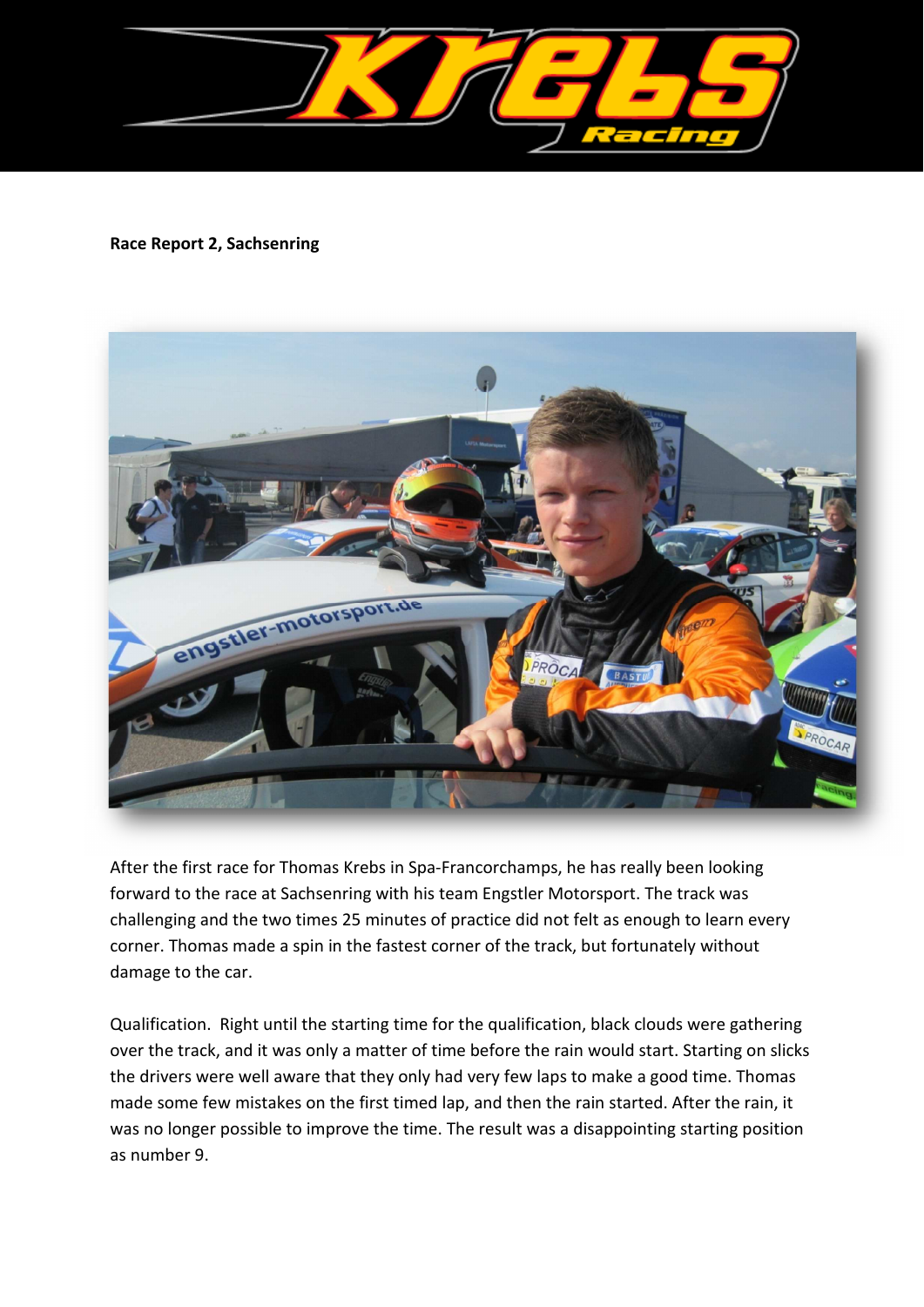## Race 1.

After a lot of rain the first race was going to start on a very wet track, and it was decided to start behind the safety car. Thomas was struggling with misted windows due to the rain and he got a bad start, and lost time in the beginning of the race. Towards the end of the race conditions improved, and Thomas was able to put some pressure on to the two competitors in front of him. At that time it was too late to improve his position and he ended the race at position 8.

## Race 2.

For the last race the track was dry. Thomas got a good start, and during the race Thomas made constant laptimes, but the speed was missing. During the race there were two periods with safety car of which the last one ended the race before time, due to debris at the track. Thomas ended at position 5.



Thomas tells: This was my first time at Sachsenring. It is a difficult track with many blind corners, and the changing weather conditions for sure didn't make it easier. It was my second race in the car, and I have gained a lot of experience from the race that I can use in the future. I am not satisfied with the result, but I have to look forward and prepare for the next race at Nürburgring.

After the race Thomas is at position 8 in Division 2, and position 4 in the Rookie Cup.